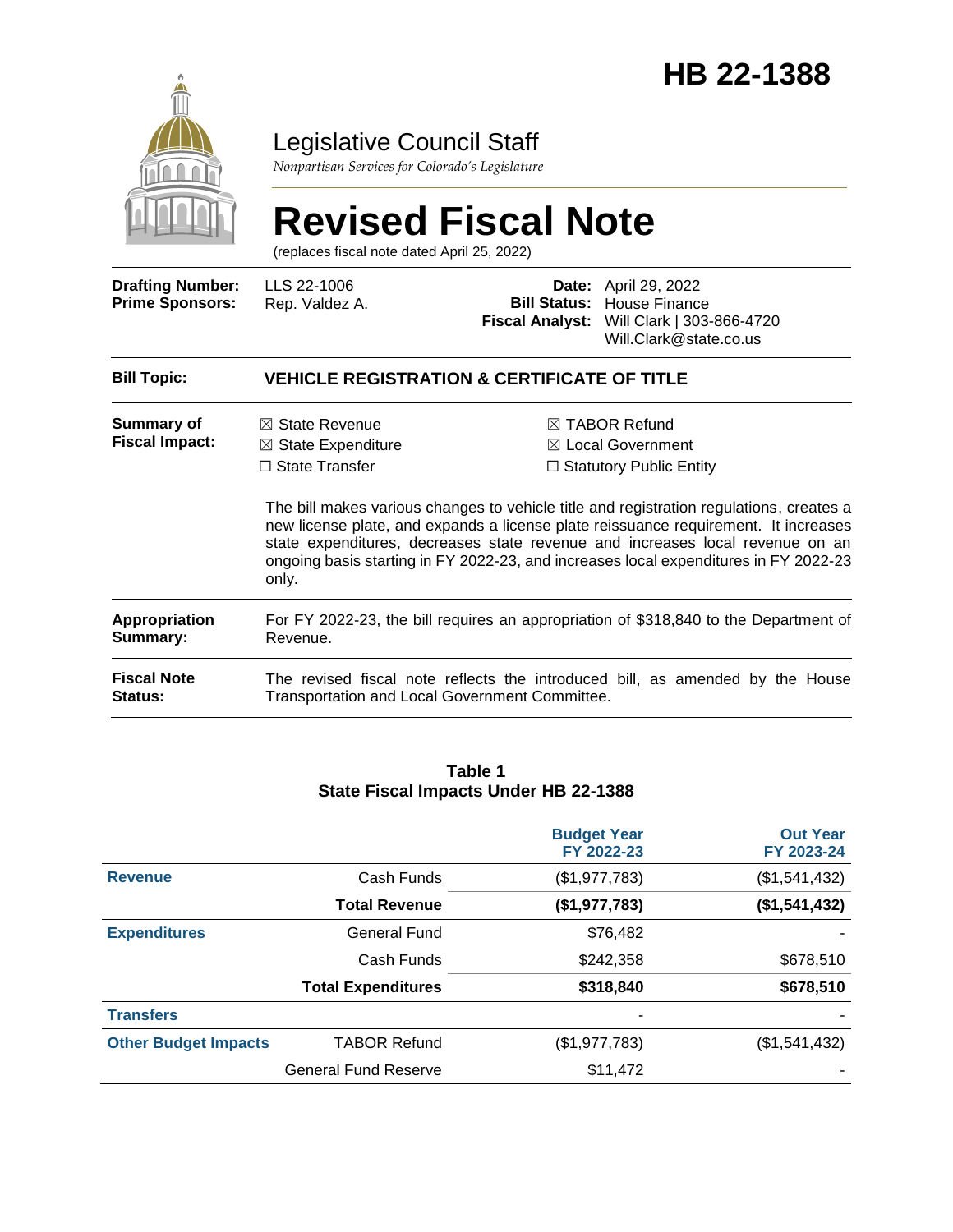Page 2

## Page 2<br>April 29, 2022 **HB 22-1388**

## **Summary of Legislation**

The bill requires creation of a new license plate, expands a license plate reissuance process, and makes various changes to vehicle title and registration regulations starting in FY 2022-23, including:

- when a vehicle is registered for less than a year and the owner owns multiple vehicles, the vehicle registrations can be set to expire at the same time, as long as the owner pays prorated surcharges, taxes and fees;
- late registration fees for trailer coaches are set at the same rate as campers and multipurpose trailers;
- distinctive special license plates, group special license plates, and special alumni license plates may be transferred after purchase of a vehicle;
- trailer coach owners must pay \$16 annually for the road safety surcharge and \$13 annually for the bridge safety surcharge;
- vehicle owners no longer need to provide a notarized bill of sale when obtaining a bonded certificate of title if they are unable to present ordinary proof of ownership for collector's items, street-rod vehicles, or horseless carriages that are 25 years old or older;
- the owner of a truck may present a manufacturer's certificate of origin, certificate of title, certified scale ticket or other documents or systems as determined by rule when registering their vehicle, instead of only being able to present a certified scale ticket;
- lienholders are no longer required to certify copies of lien documents, and lien filings are no longer public records; and
- lienholders may file a notarized declaration instead of a written declaration that is made under penalty of perjury when releasing a lien.

**Inoperable vehicles.** Currently, a vehicle that is inoperable must pay all required taxes and fees and be issued a license plate with validation tabs. The bill allows the owner of an inoperable vehicle undergoing maintenance, repair, restoration, rebuilding, or renovation on private property to not pay fees or surcharges if they receive evidence of registration and attach it to their vehicle. Owners of inoperable vehicles must still pay an annual specific ownership tax.

**Dealer titles.** The bill allows vehicle dealers seeking expedited titling for vehicles in their inventory to obtain these services from a local county motor vehicle office instead of the Division of Motor Vehicles (DMV). If title fees are paid to a county clerk, the bill allows them to keep \$21.80 of registration fees that they process and transfer the remaining balance to the DRIVES Cash Fund.

**Recreational trucks.** Current law requires the Department of Revenue to assess certain weight-based fees for recreational trucks that weigh less than 10,000 pounds. This bill lowers that threshold to 6,000 pounds.

**150th Statehood Anniversary License Plate.** The bill requires the DOR to issue a 150th Statehood Anniversary License Plate starting on or after August 1, 2023. The DOR must hold a plate design competition to design the license plate, and the final plate may be issued as a standard or personalized plate. The new plate will be available for purchase until August 1, 2027, and will require the same taxes and fees charged for regular motor vehicle license plates.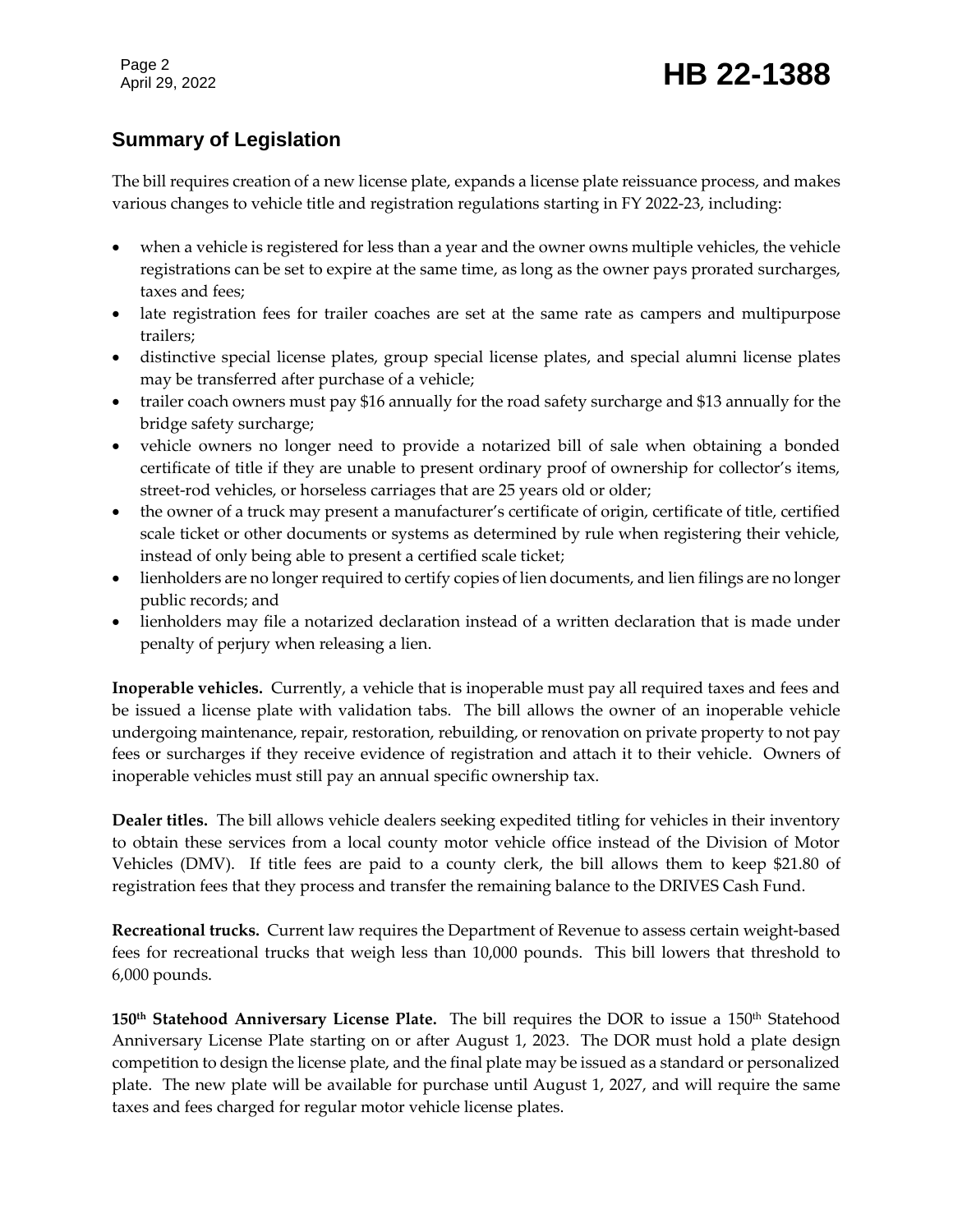Page 3

## Page 3<br>April 29, 2022 **HB 22-1388**

**Class B, D, and F license plate reissuance.** The bill specifies that license plates for Class B, D, and F motor vehicles will expire upon transfer of the owner's title or interest in the vehicle. However, the owner will retain the priority right to use the same combination of letters or numbers from the expired plates when registering a new vehicle. To do so, the owner must surrender their expired plates to the Department of Revenue (DOR) and then apply for a new set of personalized plates.

### **Background and Assumptions**

**Inoperable vehicles.** Inoperable vehicles are not reported to DOR or county motor vehicle offices. The fiscal note assumes that 18,565, or 0.27 percent of the state's 6,875,908 currently registered vehicles, are inoperable. To establish annual registration costs for inoperable vehicles, the fiscal note assumes an average per-vehicle cost of \$64.07 in state fees and \$7.20 in county fees, which are the fees charged for a 10-year old passenger vehicle weighing 4,000 pounds with a standard license plate and registered in a county that requires emissions testing.

**Recreational trucks.** There are currently 27,940 recreational trucks registered in Colorado with a weight of 10,000 pounds or less, and 279 that weigh over 10,000 pounds. The average base registration fee for trucks weighing 6,000 to 10,000 pounds is \$69.28 per vehicle, and the fiscal note assumes the bill will decrease this to \$41.00 per vehicle. The average base registration fee for recreational trucks weighing over 10,000 pounds is \$126.54, and the fiscal note assumes the bill will decrease this to \$106.48 per vehicle.

**Dealer titles.** Over the last year, 21,952 expedited dealer titles were issued at a price of \$25.00 by the DMV. The fiscal note assumes that as a result of the bill, half of vehicle dealers will choose to seek titles from their local county motor vehicle office instead of the DMV.

**150th statehood anniversary license plate.** Expected demand for the 150th Anniversary Statehood License Plate is based on actual demand for the Pioneer Special License Plate.

**Class B, D and F license plate replacement.** The fiscal note assumes that 100,430 Class B, D, and F vehicle owners transfer their plates to a new vehicle each year, and that transfer rates will be similar in future years. Transfer rates in FY 2022-23 are prorated for a half-year impact (50,215 license plates) to reflect the bill's effective date of January 1, 2023. The fiscal note assumes that all transfers for the expanded classes of vehicles will involve embossed license plates.

### **State Revenue**

The bill is anticipated to decrease state cash fund revenue by \$2.0 million in FY 2022-23 and by \$1.5 million in FY 2023-24, as shown in Table 2 and described. This revenue is subject to TABOR.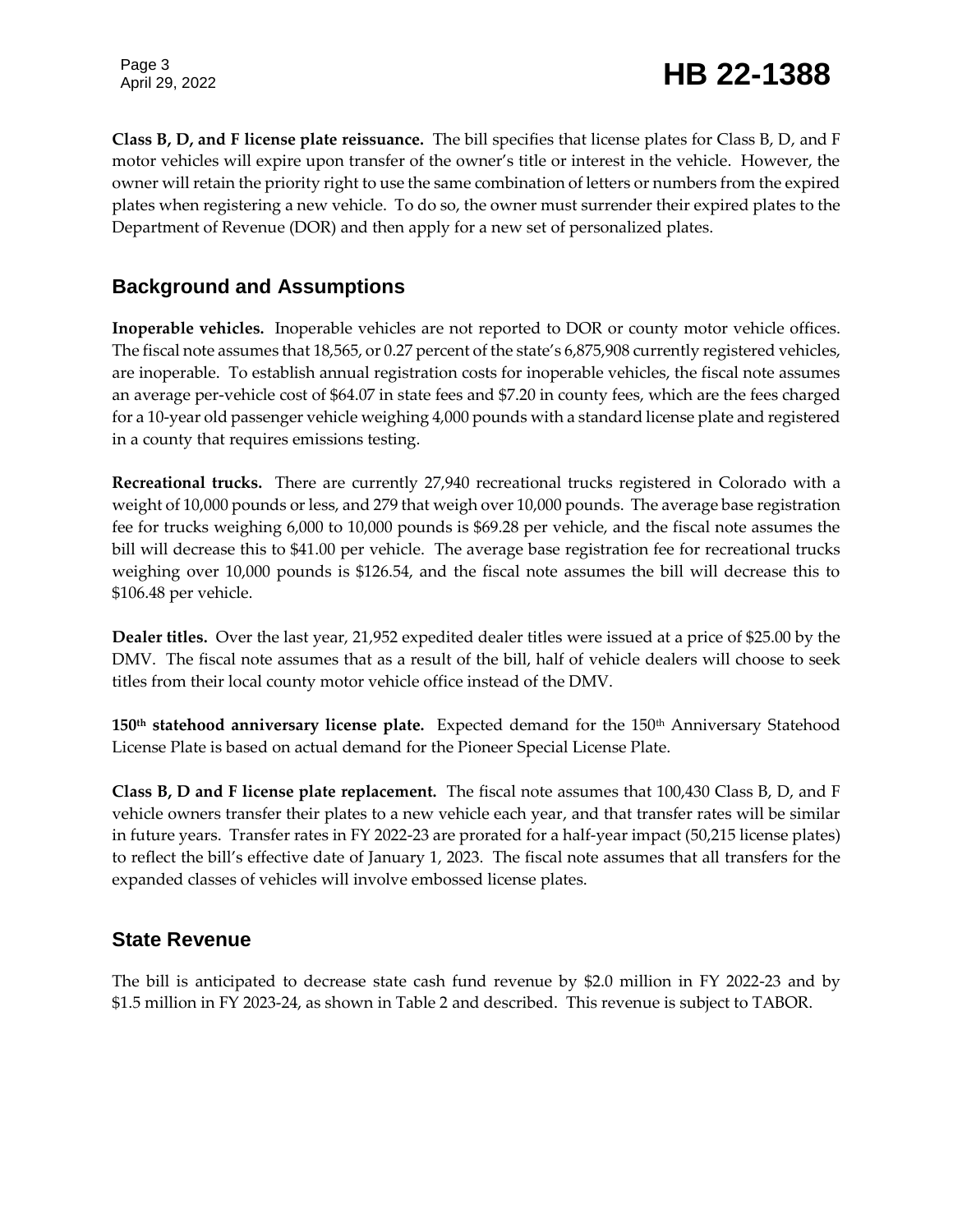## Page 4<br>April 29, 2022 **HB 22-1388**

|                                             |                      | FY 2022-23    | FY 2023-24    |
|---------------------------------------------|----------------------|---------------|---------------|
| Highway Users Tax Fund (HUTF)               |                      | (\$1,872,617) | (\$1,872,617) |
| DRIVES Cash Fund                            |                      | (\$250,416)   | (\$250,416)   |
| <b>Emergency Medical Services Cash Fund</b> |                      | (\$37,130)    | (\$37,130)    |
| Air Cash Fund                               |                      | (\$37,130)    | (\$37,130)    |
| <b>POST Board Cash Fund</b>                 |                      | (\$18,565)    | (\$18,565)    |
| License Plate Cash Fund                     |                      | \$238,074     | \$674,426     |
|                                             | <b>Total Revenue</b> | (\$1,977,783) | (\$1,541,432) |

#### **Table 2 Revenue Under HB 22-1388**

**Inoperable vehicle fees.** Starting in FY 2022-23, revenue from multiple state cash funds—including the HUTF, DRIVES Cash Fund, EMS Cash Fund, Air Cash Fund, POST Board Cash Fund, and License Plate Cash Fund—will decrease by a total of \$1.2 million annually as a result of 18,565 inoperable vehicles not paying registration fees. The DOR will recover \$0.25 from each inoperable vehicle registration to produce and mail an inoperable vehicle decal, resulting in \$4,641 annually to the License Plate Cash Fund.

**Recreational trucks.** Starting in FY 2022-23, HUTF revenue will decrease by around \$800,000 annually as a result of reductions in base registration fees charged to recreational trucks weighing 6,000 pounds or more.

**Dealer titles.** Starting in FY 2022-23, DRIVES Cash Fund revenue will decrease by around \$240,000 annually as a result of around 11,000 expedited dealer titles being issued at local county motor vehicle offices instead of by the DMV.

**License plate revenue increase.** Starting in FY 2022-23, the bill creates a new license plate and requires new classes of vehicles to replace their license plates upon change in ownership. These changes will increase state revenue by the amounts shown in Table 3 and discussed below.

- *150th Statehood Anniversary Statehood License Plate.* The bill creates a new license plate to commemorate the 150<sup>th</sup> anniversary of Colorado's statehood. From August 1, 2023 until August 1, 2027, the 150<sup>th</sup> Anniversary Statehood License Plate will be available to any vehicle owner who pays the regular digital passenger license plate and tab production fee of \$8.06 upon registration.
- *Class B, D, and F license plate replacement.* The bill requires three new classes of vehicles to replace their license plates upon change of ownership. As discussed in the Assumptions section, this will increase the number of embossed license plate sets replaced by around 50,000 in FY 2022-23, and 100,000 in FY 2023-24 and future years, at a cost of \$4.73 per license plate and tab set.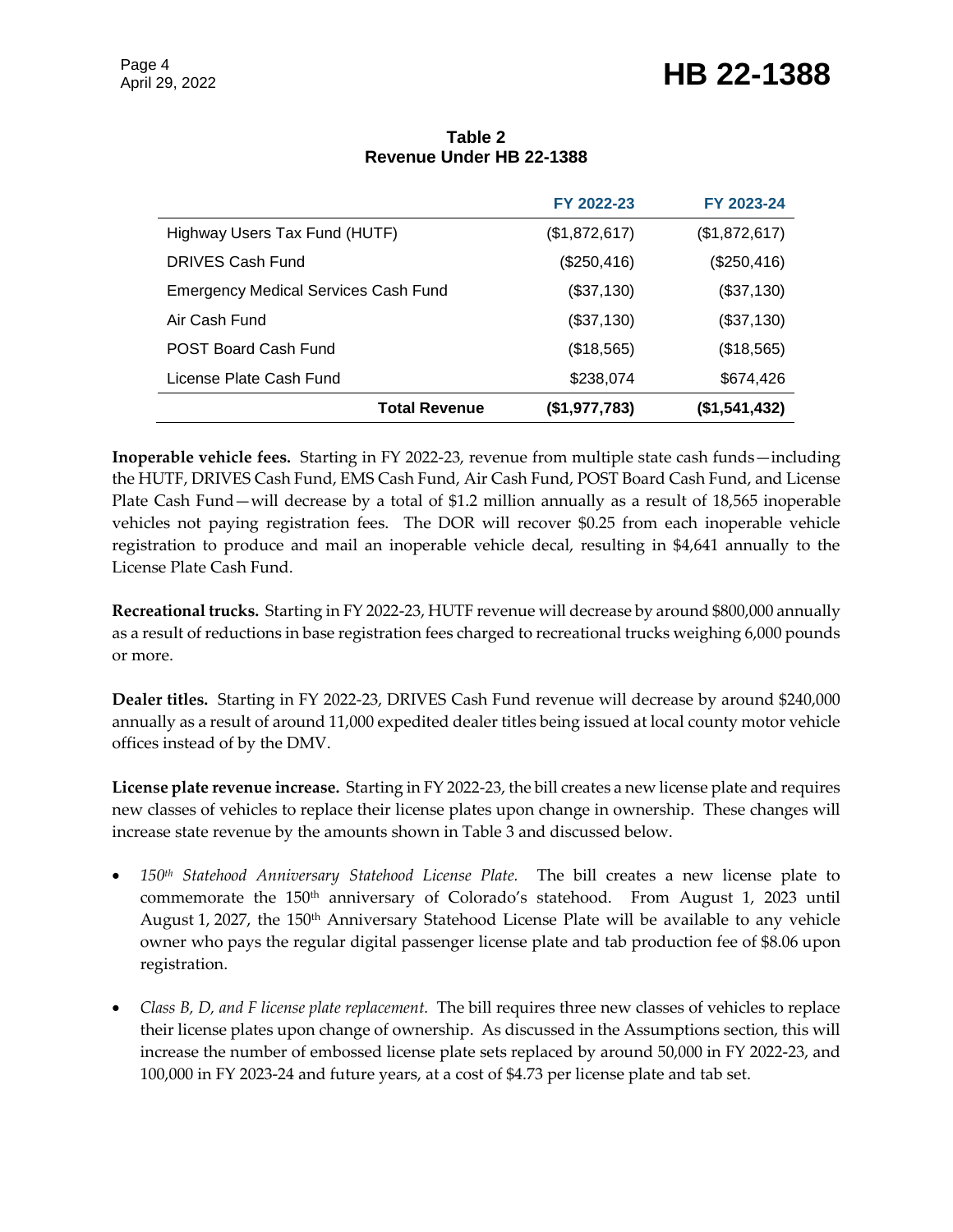## Page 5<br>April 29, 2022 **HB 22-1388**

#### **Table 3 License Plate Revenue Under HB 22-1388**

|                                                                   |                   | FY 2022-23 | FY 2023-24 |
|-------------------------------------------------------------------|-------------------|------------|------------|
| 150 <sup>th</sup> Statehood Anniversary License Plate Sets Issued |                   | ۰          | 24,669     |
| License Plate Cash Fund (\$8.06)                                  |                   | ٠          | \$198,835  |
| Class B, D & F License Plate Sets Issued                          |                   | 50.215     | 100,430    |
| License Plate Cash Fund (\$4.73)                                  |                   | \$237,517  | \$475,034  |
|                                                                   | <b>Total Cost</b> | \$237,517  | \$673,869  |

**HUTF Reductions.** Of the HUTF revenue decreased by the bill, 65 percent is reduced from the State Highway Fund (SHF), 26 percent is reduced from counties, and 9 percent is reduced from municipalities. Table 4 outlines the estimated HUTF revenue that decreased under this bill.

#### **Table 4 Estimated HUTF Distributions Under HB 22-1388**

|                                 | FY 2022-23    | FY 2023-24    |
|---------------------------------|---------------|---------------|
| State Highway Fund (65 percent) | (\$1,217,202) | (\$1,217,202) |
| Counties (26 percent)           | (\$486,880)   | (\$486,880)   |
| Municipalities (9 percent)      | (\$168,535)   | (\$168,535)   |
| <b>Total HUTF Distribution</b>  | (\$1,872,617) | (\$1,872,617) |

### **State Expenditures**

State expenditures in the DOR will increase by \$318,840 in FY 2022-23 and \$678,510 in FY 2023-24, as shown in Table 5 and detailed below.

#### **Table 5 Expenditures Under HB 22-1388**

|                                                                 |                   | FY 2022-23 | FY 2023-24 |
|-----------------------------------------------------------------|-------------------|------------|------------|
| <b>Department of Revenue</b>                                    |                   |            |            |
| 150 <sup>th</sup> Statehood Anniversary License Plate Materials |                   |            | \$198,835  |
| Class B, D, & F License Plate Materials                         |                   | \$237,517  | \$475,034  |
| <b>Computer Programming</b>                                     |                   | \$76,482   |            |
| Inoperable Vehicle Decal                                        |                   | \$4.641    | \$4.641    |
| License Plate Design Fee                                        |                   | \$200      |            |
|                                                                 | <b>Total Cost</b> | \$318,840  | \$678,510  |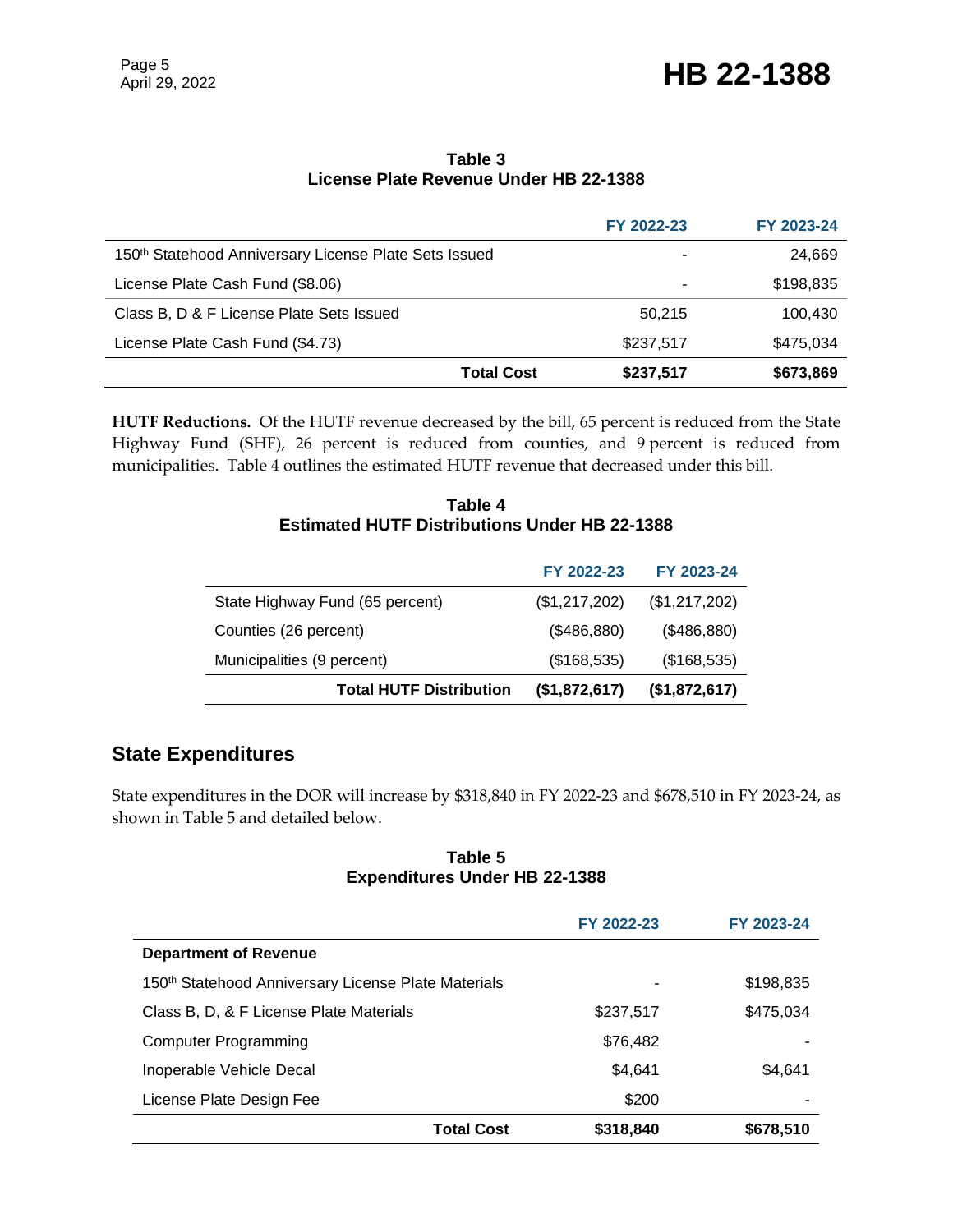## Page 6<br>April 29, 2022 **HB 22-1388**

**150th statehood anniversary license plate materials.** As discussed in the State Revenue section, plate tab and production costs for the 150th statehood anniversary license plate are \$8.06 per license plate set. This fiscal note assumes that 24,669 license plates will be issued in FY 2023-24. License plate and tab production costs and the license plate design fee are expended from the LPCF.

**Class B, D, and F license plate materials.** As discussed in the State Revenue section, plate tab and production costs for embossed license plates is \$4.73 per set. This fiscal note assumes that requiring replacement of license plates upon transfer of class B, D and F vehicles will increase the number of embossed license plate sets issued by 50,215 in FY 2022-23 and by 100,430 in FY 2023-24 and future years. License plate and tab production costs and the license plate design fee are expended from the LPCF.

**Computer programming.** The DOR requires one-time programming costs of \$76,482 in FY 2022-23 to update the Driver License, Record, Identification and Vehicle Enterprise Solutions (DRIVES) system. Programming costs, to be paid from the General Fund, are based on 268 hours of programming at a rate of \$225 per hour, as well as \$16,182 in other implementation costs, which include implementation support to the vendor from DOR staff and quality assurance support from the Office of Information Technology.

**Inoperable vehicle decal.** Starting in FY 2022-23, the DOR requires \$4,641 annually in material costs for the production and shipping of new inoperable vehicle decals, based on the assumption that 18,565 new decals will be produced annually at \$0.25 per decal. These costs are expended from the License Plate Services Cash Fund.

**Policy updates, training and design contest.** The DOR will be required to update rules, forms, manuals, and the department's website to reflect the changes in law, and to provide training to authorized agents, Title and Registration Section staff, and law enforcement. The DOR will also be required to hold a design competition for the new 150<sup>th</sup> statehood anniversary license plate. Any workload increases or costs associated with these activities can be accomplished within existing appropriations.

## **Other Budget Impacts**

**TABOR refunds.** The bill is expected to decrease the amount of state revenue required to be refunded to taxpayers by \$2.0 million for FY 2022-23 and \$1.5 million for FY 2023-24. This estimate assumes the December 2021 LCS revenue forecast. A forecast of state revenue subject to TABOR is not available beyond FY 2023-24. Because TABOR refunds are paid from the General Fund, decreased cash fund revenue will increase the amount of General Fund available to spend or save.

**General Fund reserve.** Under current law, an amount equal to 15 percent of General Fund appropriations must be set aside in the General Fund statutory reserve beginning in FY 2022-23. Based on this fiscal note, the bill is expected to increase the amount of General Fund held in reserve by the amounts shown in Table 1, which will decrease the amount of General Fund available for other purposes.